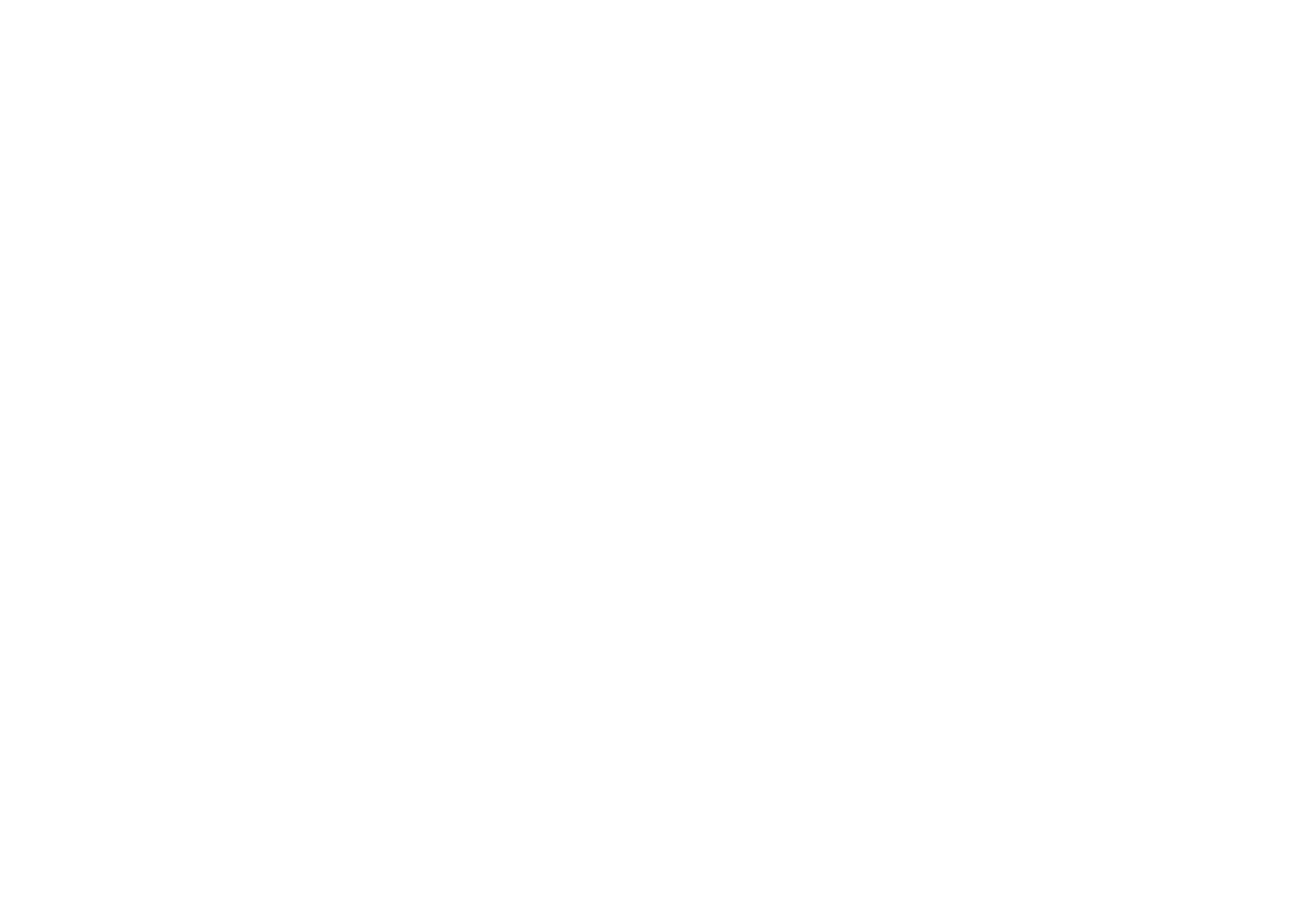| <b>Yr</b> | <b>Enquiry</b>                                                  | <b>Geographical Knowledge</b><br><b>Locational &amp; Place</b>                                                                                                                                                                                                                                                                                                                                                                                                                                                                                                                                                                                                                                                                                                                                                                                                                                                                                                                                                                                      | <b>National Curriculum Coverage</b>                                                                                                                                                                                                                                                                                                                                                                                                                                                                                                                                                                                                                                                                                                                                                                                                                                                                                    | <b>Key</b><br><b>Concepts</b>                                                                                                  | <b>Working Geographically</b><br><b>Skills &amp; techniques</b>                                                                                                                                                                                                                                                                                                                                              | <b>Key Vocabulary</b><br><b>For more detailed</b><br>vocabulary, please see<br>each Enquiry                                                                                                                                                                                                                                                                                                                                                                                      |
|-----------|-----------------------------------------------------------------|-----------------------------------------------------------------------------------------------------------------------------------------------------------------------------------------------------------------------------------------------------------------------------------------------------------------------------------------------------------------------------------------------------------------------------------------------------------------------------------------------------------------------------------------------------------------------------------------------------------------------------------------------------------------------------------------------------------------------------------------------------------------------------------------------------------------------------------------------------------------------------------------------------------------------------------------------------------------------------------------------------------------------------------------------------|------------------------------------------------------------------------------------------------------------------------------------------------------------------------------------------------------------------------------------------------------------------------------------------------------------------------------------------------------------------------------------------------------------------------------------------------------------------------------------------------------------------------------------------------------------------------------------------------------------------------------------------------------------------------------------------------------------------------------------------------------------------------------------------------------------------------------------------------------------------------------------------------------------------------|--------------------------------------------------------------------------------------------------------------------------------|--------------------------------------------------------------------------------------------------------------------------------------------------------------------------------------------------------------------------------------------------------------------------------------------------------------------------------------------------------------------------------------------------------------|----------------------------------------------------------------------------------------------------------------------------------------------------------------------------------------------------------------------------------------------------------------------------------------------------------------------------------------------------------------------------------------------------------------------------------------------------------------------------------|
| 1         | What is<br>the geo-<br>graphy of<br>where I<br>live like?       | The physical and human features of a range of significant<br>locations around the world; The physical and human features of<br>their local area; What land use refers to; How to carry out<br>fieldwork to identify, describe and record the main types of land<br>use in their locality; How to present their results graphically and<br>as a land use map;<br>That the main types of land use are transport, residential,<br>economic activity, public services and open space; Where they<br>live in the United Kingdom in relation its four nations, largest<br>cities and the continents of the world; Ways in which the<br>environment of the local area is changing and the likely reasons<br>for this; How to plan and plot a geographical walk around the<br>local area that includes its key physical and human features                                                                                                                                                                                                                  | Locational knowledge: Name and locate the world's seven continents<br>and five oceans<br>Place knowledge: Understand geographical similarities and differences<br>through studying the human and physical geography of a small area in a<br>contrasting non-European country<br>Human and physical geography: Identify the location of hot and cold<br>areas of the world in relation to the Equator and the North and South<br>Poles; Use basic geographical vocabulary to refer to key physical and<br>human geographical features<br>Geographical skills and fieldwork: Use world maps, atlases and globes<br>to identify the United Kingdom and its countries as well as the countries,<br>continents Use aerial photographs and plan perspectives<br>to recognise landmarks and basic human and physical features; Use<br>simple observational skills to study key human and physical features of<br>environments | Environment                                                                                                                    | Disciplinary Skills: Identify,<br>Describe, Observe, Select<br>Categorise/Classify, Sequence;<br>Compare and contrast, Recall;<br>Reason/speculate, Summarise<br><b>Fieldwork data</b><br>collection: Eight points of<br>compass Data<br>representation: Bar Graph;<br>Line Graph; Pictogram<br><b>Mapwork:</b> World maps;<br>Atlases; Globe; Aerial and<br>satellite photographs.<br>GIS: Google Earth Pro | Environment;<br>Landscape;<br>Community; Natural;<br>Physical geography;<br>Human geography;<br>Global; UK, Country,<br>City, Capital;<br>Continent; Ocean;<br>Europe; Equator; Sea;<br>Forest; Tropical;<br>Buildings; Beach,<br>Canyon; Mountain;<br>Snow; Cliff; Town;<br>moor, Fishing; Boat;<br>Farm; Ice, Field;<br>Road; Bridge; Safari,<br>railway, Geographical<br><b>Information System</b><br>(GIS); Construction;<br>transport; recreation,<br>economic, residential |
| 1         | Why do<br>we love<br>being<br>beside the<br>seaside so<br>much? | The difference between the physical and human geographical<br>features of the seaside, countryside and towns and cities; The<br>distinction between the concepts of 'coast', 'rural' and 'urban'<br>;A range of different physical features of coastlines; What is<br>meant by the terms 'high tide' and 'low tide'; Why it is<br>important that seaside environments are conserved; That there<br>are many different habitats at the seaside; How creatures at the<br>seaside are adapted to their environment; Different ways in<br>which people can impact negatively on or pollute seaside<br>environments; The location of the seven continents and five<br>oceans of the world together with the North Pole, South Pole<br>and Equator; That continents are divided up into countries and<br>that the United Kingdom and Spain are located in Europe; The<br>four countries and capital cities of the United Kingdom and its<br>surrounding seas; How traditional seaside holidays in the United<br>Kingdom have changed within living memory | Locational knowledge: Name and locate the world's seven continents<br>and five oceans; Name, locate and identify characteristics of the four<br>countries and capital cities of the United Kingdom and its surrounding<br>seas<br>Human and physical geography: Use basic geographical vocabulary to<br>refer to key physical and human features<br>Geographical skills and fieldwork: Use world maps, atlases and globes<br>to identify the United Kingdom and its countries as well as the countries,<br>continents and oceans studied at this key stage; Use simple compass<br>directions and locational and directional language to describe the<br>location of features and routes on a map<br>Use aerial photographs and plan perspectives to recognise landmarks<br>and basic human and physical features                                                                                                       | Location<br>Scale<br>Distribution<br>Processes<br>Change<br>Interaction<br>Inter-<br>dependence<br>Sustainability<br>Diversity | Disciplinary Skills: Identify,<br>Describe, Observe, Select<br>Categorise/Classify, Sequence<br>Compare and contrast, Recall<br>Reason/speculate, Summarise<br>Fieldwork data<br>collection: Eight points of<br>compass Data<br>representation: Bar Graph;<br>Line Graph; Pictogram<br>Mapwork: World maps;<br>Atlases; Globe; Aerial and<br>satellite photographs.<br>GIS: Google Earth Pro                 | Seaside, Town, City;<br>Countryside; Urban;<br>Rural, Mountain,<br>Field, Sea; Shops,<br>Heath; Trees; wood;<br>Crops; Farming; cliff,<br>Hill; Traffic; Habitat;<br>environment;<br>adaptation;<br>camouflage; food<br>chain, nutrition,<br>pollution, region,<br>continents, country,<br>north/ south Pole;<br>Continents, Pacific/<br>Indian/Arctic/<br>Southern/Atlantic<br>Ocean; Compass;<br>Map; River; Desert;<br>Mountain; Island;<br>Capital;                          |
| 1         | <b>How does</b><br>the<br>weather<br>affect our<br>lives?       | The names and location of the continents of the world<br>The location of the Equator, North Pole and South Pole<br>The elements that make up the weather; How to observe and<br>measure elements of the weather using simple instruments;<br>How to record their results and display them graphically; How<br>and why the weather changes over time; How and why the<br>weather changes during the four seasons; The location of hot<br>and cold places in the world; How the weather is different in<br>countries located in the hot and cold places of the world; How<br>and why temperatures decrease from the Equator towards the<br>North and South Pole; The features of the environments of                                                                                                                                                                                                                                                                                                                                                  | <b>Locational knowledge:</b> Name and locate the world's seven continents<br>and five oceans<br>Human and physical geography: Use basic geographical vocabulary to<br>refer to key physical and human features<br>Geographical skills and fieldwork: Use world maps, atlases and globes<br>to identify the countries, continents and oceans studied<br>Use aerial photographs and plan perspectives to recognise landmarks<br>and basic human and physical features<br>Use simple fieldwork and observational skills to study key human and<br>physical features of environments                                                                                                                                                                                                                                                                                                                                       |                                                                                                                                | Disciplinary Skills: Identify,<br>Describe, Observe, Select<br>Categorise/Classify, Sequence<br>Compare and contrast, Recall<br>Reason/speculate, Summarise<br><b>Fieldwork data collection:</b><br>Maximum/minimum thermom<br>eter; Anemometer;<br>weather vane; Eight points<br>of compass; cloud cover -<br>oktas. Data: Bar Graph;<br>Line Graph; Pictogram;; Wind                                       | Temperature;<br>Tornado; Drought;<br>Thermometer;<br>anemometer, Rain<br>gauge; Weather<br>vane; Compass;<br>Thunderstorm; Ice;<br>Country; City;<br>Lagoon; Canal; Island;<br>Equator; North/South<br>Pole; Solar; Desert;<br>Continent; Ocean;<br>Sahara; Antarctica;                                                                                                                                                                                                          |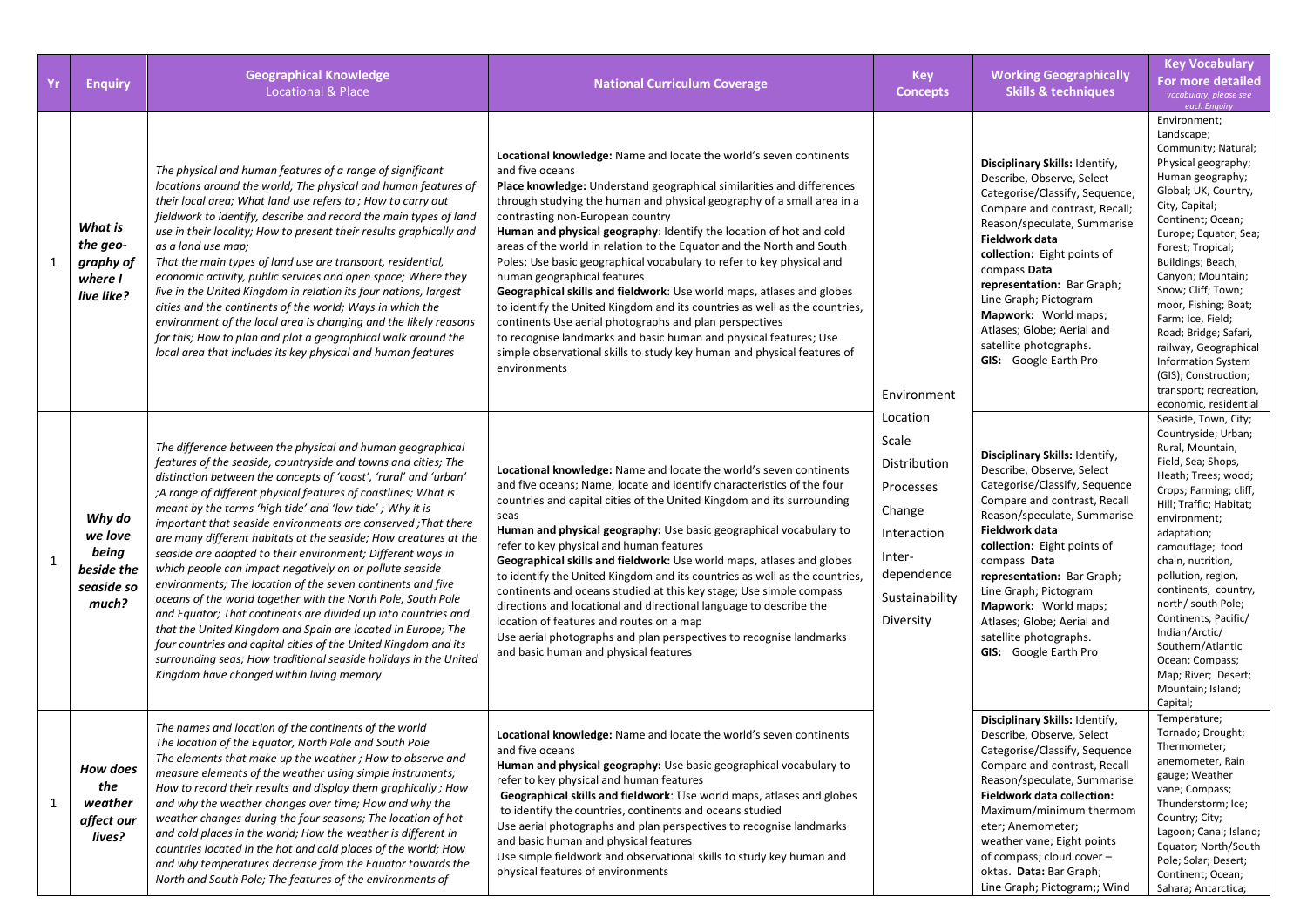|                       | Antarctica and Sahara; Why Antarctica and the Sahara are both |  | rose. Mapwork: World maps; | Blizzard,    |
|-----------------------|---------------------------------------------------------------|--|----------------------------|--------------|
| classified as deserts |                                                               |  | Atlases;                   | Environment; |
|                       |                                                               |  |                            | Atmosphere.  |
|                       |                                                               |  |                            |              |
|                       |                                                               |  |                            |              |
|                       |                                                               |  |                            |              |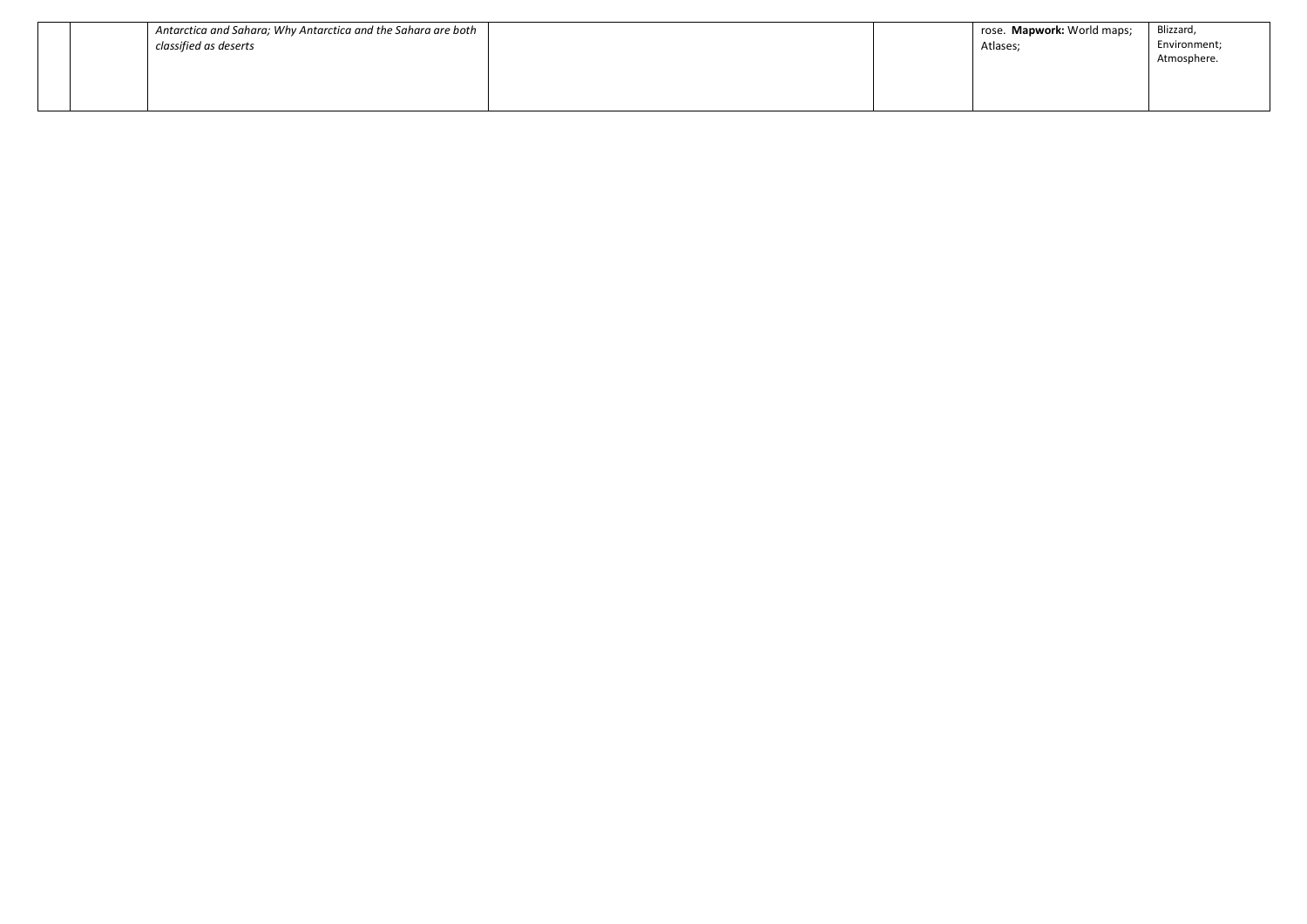| Yr             | <b>Enquiry</b>                                                            | <b>Geographical Knowledge</b><br><b>Locational &amp; Place</b>                                                                                                                                                                                                                                                                                                                                                                                                                                                                                                                                                                                                                                                                                                                | <b>National Curriculum Coverage</b>                                                                                                                                                                                                                                                                                                                                                                                                                                                                                                                                                                                                                                                                                                                                                                                                         | <b>Key</b><br><b>Concepts</b>                                                                                                                 | <b>Working Geographically</b><br><b>Skills &amp; techniques</b>                                                                                                                                                                                                                                                                        | <b>Key Vocabulary</b><br><b>For more detailed</b><br>vocabulary, please see<br>each Enquiry                                                                                                                                                                                                                                                                                                                                                                                                                              |
|----------------|---------------------------------------------------------------------------|-------------------------------------------------------------------------------------------------------------------------------------------------------------------------------------------------------------------------------------------------------------------------------------------------------------------------------------------------------------------------------------------------------------------------------------------------------------------------------------------------------------------------------------------------------------------------------------------------------------------------------------------------------------------------------------------------------------------------------------------------------------------------------|---------------------------------------------------------------------------------------------------------------------------------------------------------------------------------------------------------------------------------------------------------------------------------------------------------------------------------------------------------------------------------------------------------------------------------------------------------------------------------------------------------------------------------------------------------------------------------------------------------------------------------------------------------------------------------------------------------------------------------------------------------------------------------------------------------------------------------------------|-----------------------------------------------------------------------------------------------------------------------------------------------|----------------------------------------------------------------------------------------------------------------------------------------------------------------------------------------------------------------------------------------------------------------------------------------------------------------------------------------|--------------------------------------------------------------------------------------------------------------------------------------------------------------------------------------------------------------------------------------------------------------------------------------------------------------------------------------------------------------------------------------------------------------------------------------------------------------------------------------------------------------------------|
| $\overline{2}$ | Why<br>don't<br>penguins<br>need to<br>fly?                               | The geographical features of Antarctica including its polar<br>climate; How living things are adapted to survive in such an<br>extreme environment; How the geographical features of the<br>Sahara Desert compare with those of Antarctica; The location of<br>Zambia in Africa; Why Antarctica is a desert even though it is<br>the coldest place on earth; The geographical features of the<br>Arctic Ocean and the North Pole environment; How the Arctic<br>and the North Pole is geographically different from Antarctica<br>and the South Pole; What a food chain is and identify and<br>describe the main elements in the food chain of a polar bear;<br>Why polar bears are not found in Antarctica; Why penguins<br>would not survive in tropical areas of the world | Locational knowledge: Name and locate the world's seven<br>continents and five oceans<br>Human and physical geography: Identify daily and seasonal<br>weather patterns in the United Kingdom and the location of<br>hot and cold areas of the world in relation to the Equator and<br>the North and South Poles; Use basic geographical<br>vocabulary to refer to key physical and human geographical<br>features<br>Geographical skills and fieldwork<br>Use world maps, atlases and globes to identify the United<br>Kingdom and its countries as well as the countries, continents<br>and oceans studied at this key stage; Use aerial photographs<br>and plan perspectives to recognise landmarks and basic<br>human and physical features; Use simple observational skills<br>to study key human and physical features of environments | Environment<br>Location<br>Scale<br>Distribution<br>Processes<br>Change<br>Interaction<br>Inter-<br>dependence<br>Sustainability<br>Diversity | Disciplinary Skills: Identify, Describe,<br>Observe, Select<br>Categorise/Classify, Sequence<br>Compare and contrast, Recall<br>Reason/speculate, Summarise<br>Mapwork:<br>World maps; Atlases; Globe; Terrestrial<br>photographs.<br>Aerial and satellite photographs.<br><b>GIS: Google Earth Pro</b>                                | Continent; Ocean;<br>Antarctica; Southern<br>Ocean; Mountain;<br>Snow, ice, Blizzard;<br>Desert; Landscape;<br>Environment; Wind;<br>Rain; Ice Sheet;<br>Pebbles; Shore;<br>Habitat; Adapted;<br>Africa; Iceberg; Sand<br>dune; Arctic;<br>Carnivore;<br>Temperature;<br>Summer; Winter;<br>Predator; Food chain,<br>animal; Plant; River;<br>Waterfall; Gorge;<br>Country; Jungle.                                                                                                                                      |
| $\overline{2}$ | Why does<br>it matter<br>where my<br>food<br>comes<br>from?               | What a farm is and what happens on a dairy farm<br>How milk is used as a raw material of dairy products<br>The physical and human features of the rural and urban<br>landscapes of Devon in the UK; Why Devon weather i makes it an<br>ideal place for dairy farming; Compare Devon & UK weather;<br>What trade is and what importing and exporting means; The<br>most popular fruits consumed in the UK and where in the world<br>they are produced; The stages of growing bananas and<br>exporting them; How sugar is refined from sugar beet; Some of<br>the benefits of buying food locally<br>The different meat produced by animals in Britain<br>What 'free range' means                                                                                               | Locational knowledge: Name, locate and identify<br>characteristics of the four countries and capital cities of the<br>United Kingdom and its surrounding seas<br>Human and physical geography: Identify daily and seasonal<br>weather patterns in the United Kingdom; Use basic<br>geographical vocabulary to refer to key physical and human<br>features<br>Geographical skills and fieldwork: Use world maps, atlases<br>and globes to identify the United Kingdom and its countries<br>as well as the countries, continents and oceans; Use aerial<br>photographs to recognise landmarks and basic human and<br>physical features                                                                                                                                                                                                        |                                                                                                                                               | Disciplinary Skills: Identify, Describe,<br>Observe, Select<br>Categorise/Classify, Sequence<br>Compare and contrast, Recall<br>Reason/speculate, Summarise<br>Mapwork:<br>World maps; maps of the United<br>Kingdom; Atlases; Globe.<br>Terrestrial photographs; Aerial and<br>satellite photographs.<br><b>GIS: Google Earth Pro</b> | Farm; Dairy products,<br>shops, Pasture; Grass;<br>Jersey; Channel<br>Islands; Economic<br>activity; Business;<br>Raw material;<br>County; Devon; South<br>West England; UK;<br>Landscape, Field;<br>Weather, Temp;<br>Growing season;<br>Rainfall; sunshine;<br>settlement, Industry,<br>Airport; Motorway,<br>train, Factory; Trade;<br>Plantation; Harvest;<br>Export, Import;<br>Tropical, Vegetable;<br>Processing; Health;<br>Butcher;<br>Greengrocer; Locally<br>produced; Free-<br>range, Vitamins;<br>Nutrition |
| 2              | <b>How does</b><br>Kampong<br>Ayer<br>compare<br>with<br>where I<br>live? | The location of Brunei within the continent of Asia and in<br>relation to the Equator, North Pole and South Pole; The location<br>of the capital city Banda Seri Bagawan and Kampong Ayer<br>within Brunei; Why Brunei and Kampong Ayer have a tropical<br>climate and why tropical rain forest is the dominant vegetation;<br>The distribution of tropical climate in the world; The main<br>features of a tropical climate                                                                                                                                                                                                                                                                                                                                                  | <b>Locational knowledge</b><br>. Name and locate the world's seven continents and five<br>oceans<br>Human and physical geography<br>. Identify daily and seasonal weather patterns in the United<br>Kingdom and the location of hot and cold areas of the world<br>in relation to the Equator and the North and South Poles                                                                                                                                                                                                                                                                                                                                                                                                                                                                                                                 |                                                                                                                                               | Disciplinary Skills: Identify, Describe,<br>Observe, Select<br>Categorise/Classify, Sequence<br>Compare and contrast, Recall<br>Reason/speculate, Summarise<br>Data representation: Bar Graph; Line<br>Graph; Pictogram; Tally Chart.                                                                                                  | Location; Settlement,<br>Country; Nation;<br>Village; Town; City;<br>Europe; World;<br>Continent; Ocean;<br>Capital; Globe; Map,<br>UK; England. GB;                                                                                                                                                                                                                                                                                                                                                                     |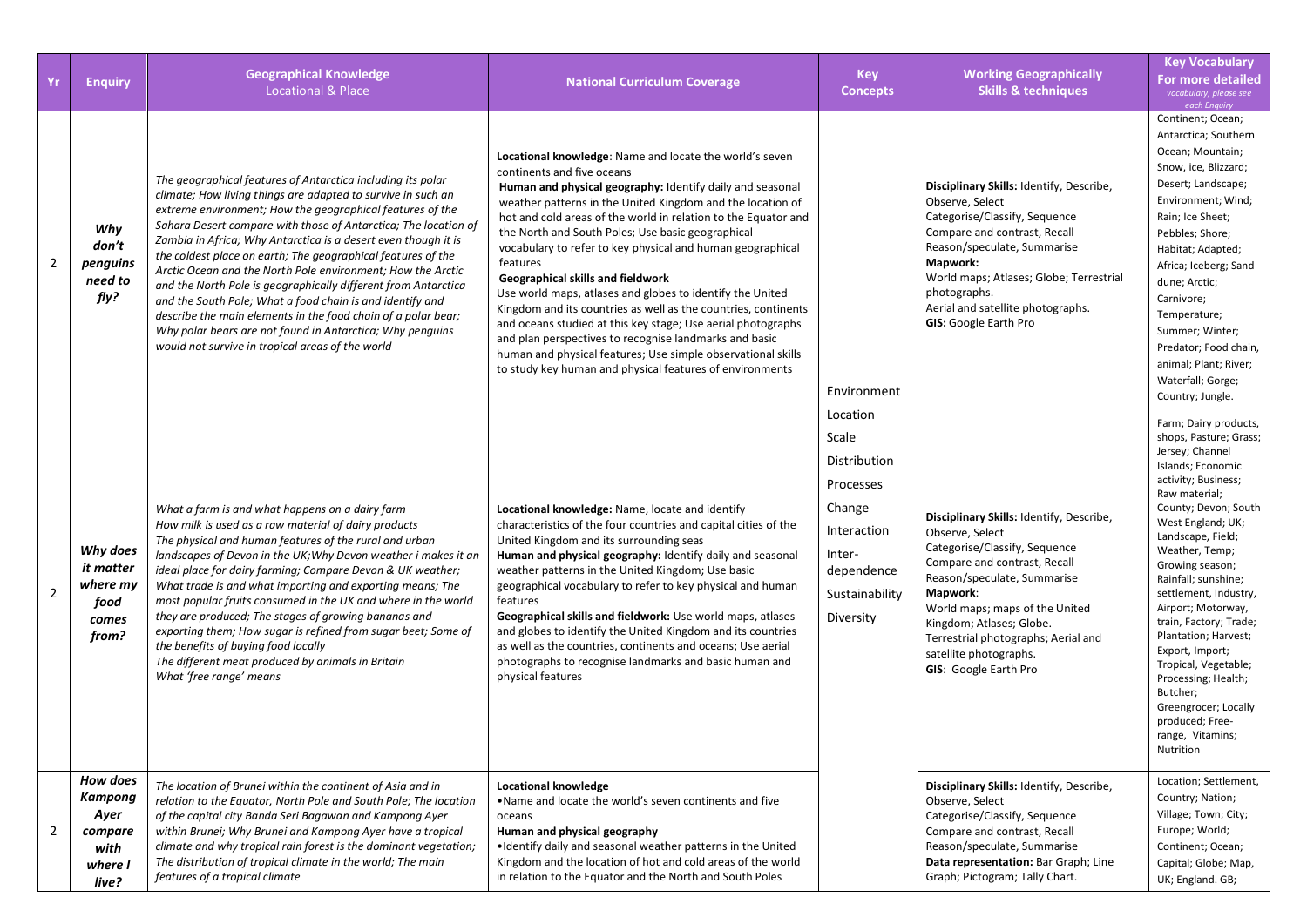| How the tropical climate of Brunei compares with the temperate   | • Use basic geographical vocabulary to refer to key physical    | Mapwork: World maps; Atlases; Globe;           | Northern/Southern       |
|------------------------------------------------------------------|-----------------------------------------------------------------|------------------------------------------------|-------------------------|
| climate of the United Kingdom; The structure of tropical rain    | and human features                                              | Terrestrial, Aerial and Satellite              | Hemisphere; Tropic      |
| forest vegetation; The weather conditions experienced on a       | Geographical skills and fieldwork                               | photographs.                                   | of Capricorn; Tropic    |
| typical day in Banda Seri Begawan using                          | . Use world maps, atlases and globes to identify the countries, | <b>GIS:</b> Google Earth Pro and Google Street | of Cancer; Equator;     |
| The main physical and human features of Kampong Ayer             | continents and oceans studied at this key stage                 | View, Street Plans                             | Asia; Brunei; Borneo;   |
| How the human and physical geographical features of Kampong      | • Use aerial photographs and plan perspectives to recognise     |                                                | Population; Day;        |
| Ayer compare with those of their locality; How to create a scale | landmarks and basic human and physical features                 |                                                | Night; Rain; Temp,      |
| floor plan for a typical home in Kampong Ayer and compare it     | • Use simple fieldwork and observational skills to study key    |                                                | Arctic/ Antarctic       |
| with one drawn of their own home; How the most common            | human and physical features of environments                     |                                                | Circle; Climate; Polar; |
| forms of transport in the United Kingdom compare with those at   |                                                                 |                                                | Tropical; Transport;    |
| Kampong Ayer and why boats and boat building are so              |                                                                 |                                                | River, Economic         |
| important How and why school life in Kampong Ayer has both       |                                                                 |                                                |                         |
| similarities and differences to the United Kingdom               |                                                                 |                                                | activity; Religion,     |
|                                                                  |                                                                 |                                                | Community; Tropical     |
|                                                                  |                                                                 |                                                | rainforest;             |
|                                                                  |                                                                 |                                                | Environment;            |
|                                                                  |                                                                 |                                                | Habitat; Adaptation;    |
|                                                                  |                                                                 |                                                | Satellite; Physical;    |
|                                                                  |                                                                 |                                                | Human.                  |
|                                                                  |                                                                 |                                                |                         |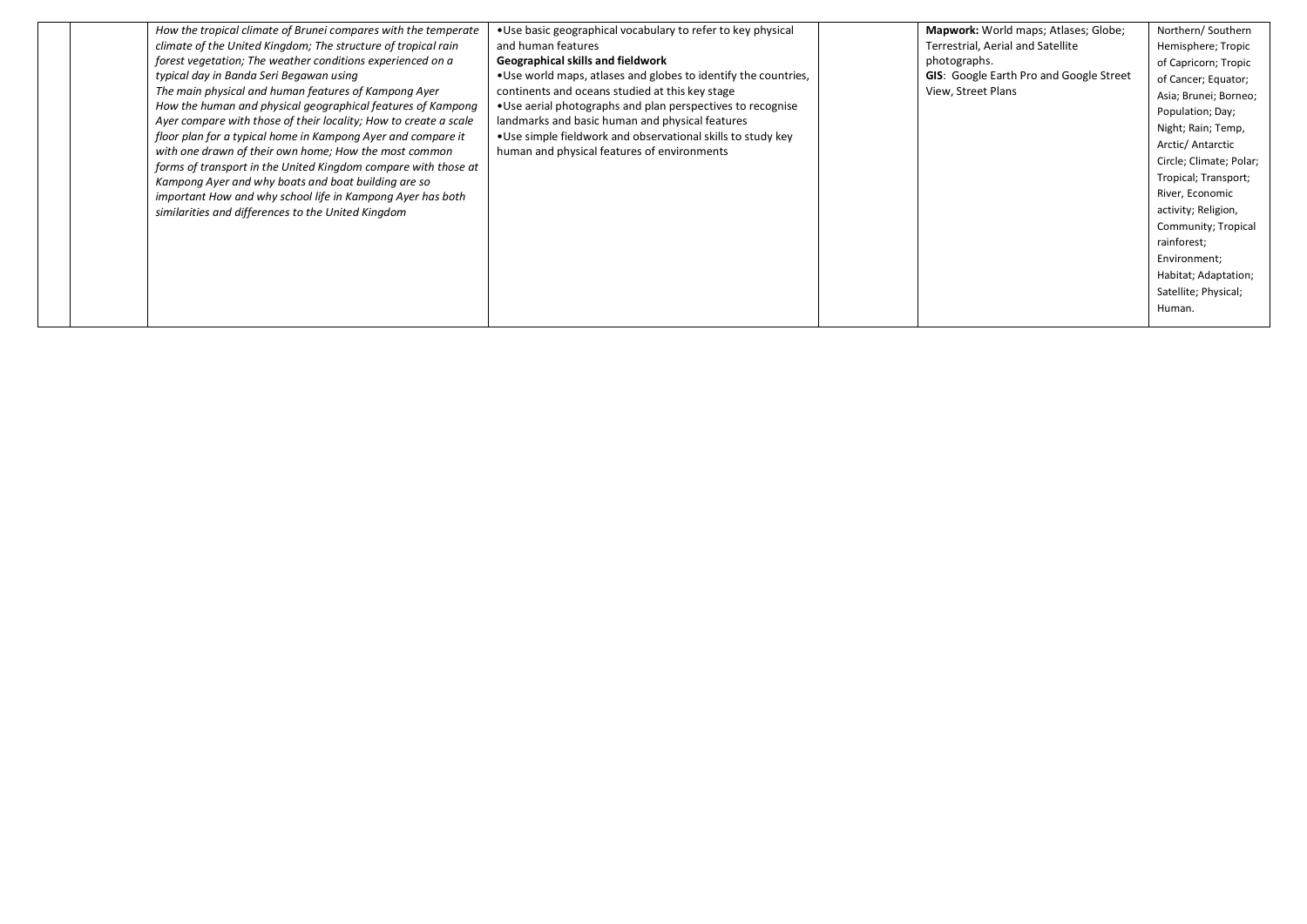| Yr | <b>Enquiry</b>                                                                                | <b>Geographical Knowledge</b><br><b>Locational &amp; Place</b> | <b>National Curriculum Coverage</b> | Key<br><b>Concepts</b> | <b>Working Geographically</b><br><b>Skills &amp; techniques</b> | <b>Key Vocabulary</b><br>For more detailed<br>vocabulary, please see<br>each Enquiry                                                                                                                                                                                                                                                                                                                                                                                                                                                                     |
|----|-----------------------------------------------------------------------------------------------|----------------------------------------------------------------|-------------------------------------|------------------------|-----------------------------------------------------------------|----------------------------------------------------------------------------------------------------------------------------------------------------------------------------------------------------------------------------------------------------------------------------------------------------------------------------------------------------------------------------------------------------------------------------------------------------------------------------------------------------------------------------------------------------------|
| 3  | Why do some<br><b>Earthquakes</b><br>cause more<br>damage than<br>others?                     |                                                                |                                     |                        |                                                                 | Earthquake; Volcano;<br>Continent; Ocean;<br>Latitude; Longitude;<br>Northern / Southern<br>Hemisphere;<br>Evacuation;<br>Infrastructure, Flood;<br>Epicentre;<br>Magnitude; Richter<br>scale; Distribution;<br>Location; Tsunami;<br>Plate; Inner core;<br>Outer core; Mantle;<br>Crust; Alpine Fault;<br>Homeless, Eruption;<br>Magma; Lava; Rock;<br>Dormant; Extinct;<br>Cone; Vent; Gas;<br>Cloud; Chamber;<br>Pacific Ring of Fire.                                                                                                                |
| 3  | <b>Beyond the</b><br>magic: what<br>is the<br><b>Sunshine</b><br><b>State really</b><br>like? |                                                                |                                     |                        |                                                                 | Theme park; Tourist;<br>USA; Florida; North<br>America; Atlantic<br>Ocean; Gulf of<br>Mexico; Scale,<br>Population,<br>Time zone, Pacific<br>Ocean; Central<br>America, , Climate;<br>Drought; Tropical<br>rainforest; Trade,<br>Environment;<br>Peninsula; Physical<br>features; Human<br>features; Trajectory;<br>Axis; Orbit; Rotation;<br>Equator; Latitude;<br>Gravity; Europe;<br>South America;<br>Endangered; Life<br>cycle; Pollution,<br>Extinct, Weather;<br>Climate; Hurricane;<br>Temperature;<br>Evacuation; Tropical<br>Storm; Everglades |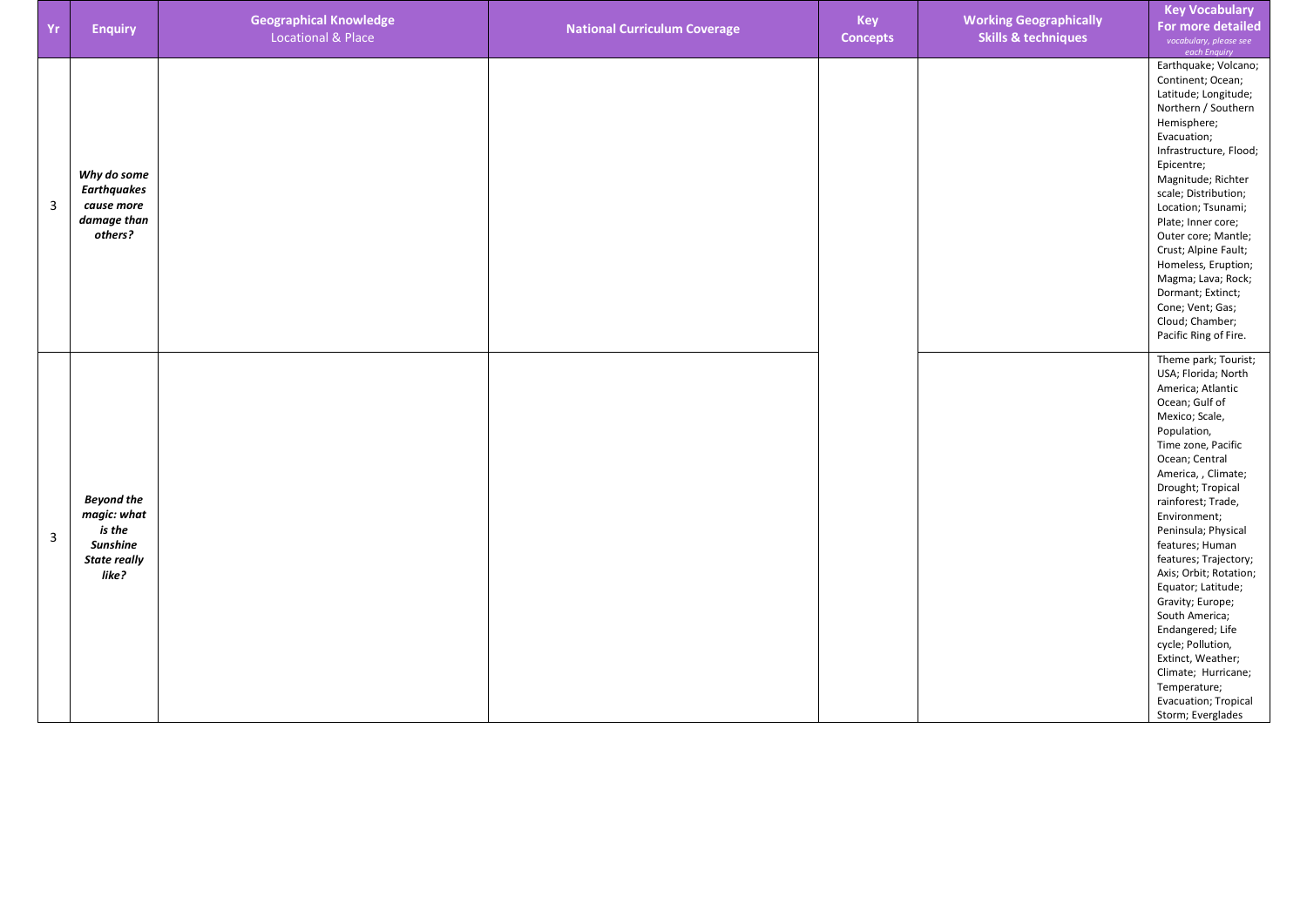|                |             |  | Megacity; Village;       |
|----------------|-------------|--|--------------------------|
|                |             |  | Town; Settlement;        |
|                |             |  | Urban; Rural;            |
|                |             |  | Distribution; Capital;   |
|                |             |  | Population; Human        |
|                |             |  | geography; Physical      |
|                |             |  | geography; High-rise;    |
|                |             |  | Isodemographic;          |
|                |             |  | Civilisation; Trade;     |
|                |             |  | Employment;              |
|                |             |  | Economy; Migration;      |
|                | Why do so   |  | Housing; Industry;       |
| $\overline{3}$ | many people |  | Transport; Business;     |
|                | live in     |  | Accessibility; Political |
|                | megacities? |  | map; Capital city;       |
|                |             |  | Government; Coast;       |
|                |             |  | Shanty; Favela;          |
|                |             |  | Tropical rain forest;    |
|                |             |  | Culture; Historic;       |
|                |             |  | Architecture; Cost of    |
|                |             |  | living; Smog;            |
|                |             |  | Pollution;               |
|                |             |  | Homelessness; Crime;     |
|                |             |  | Congestion;              |
|                |             |  | Urbanisation.            |
|                |             |  |                          |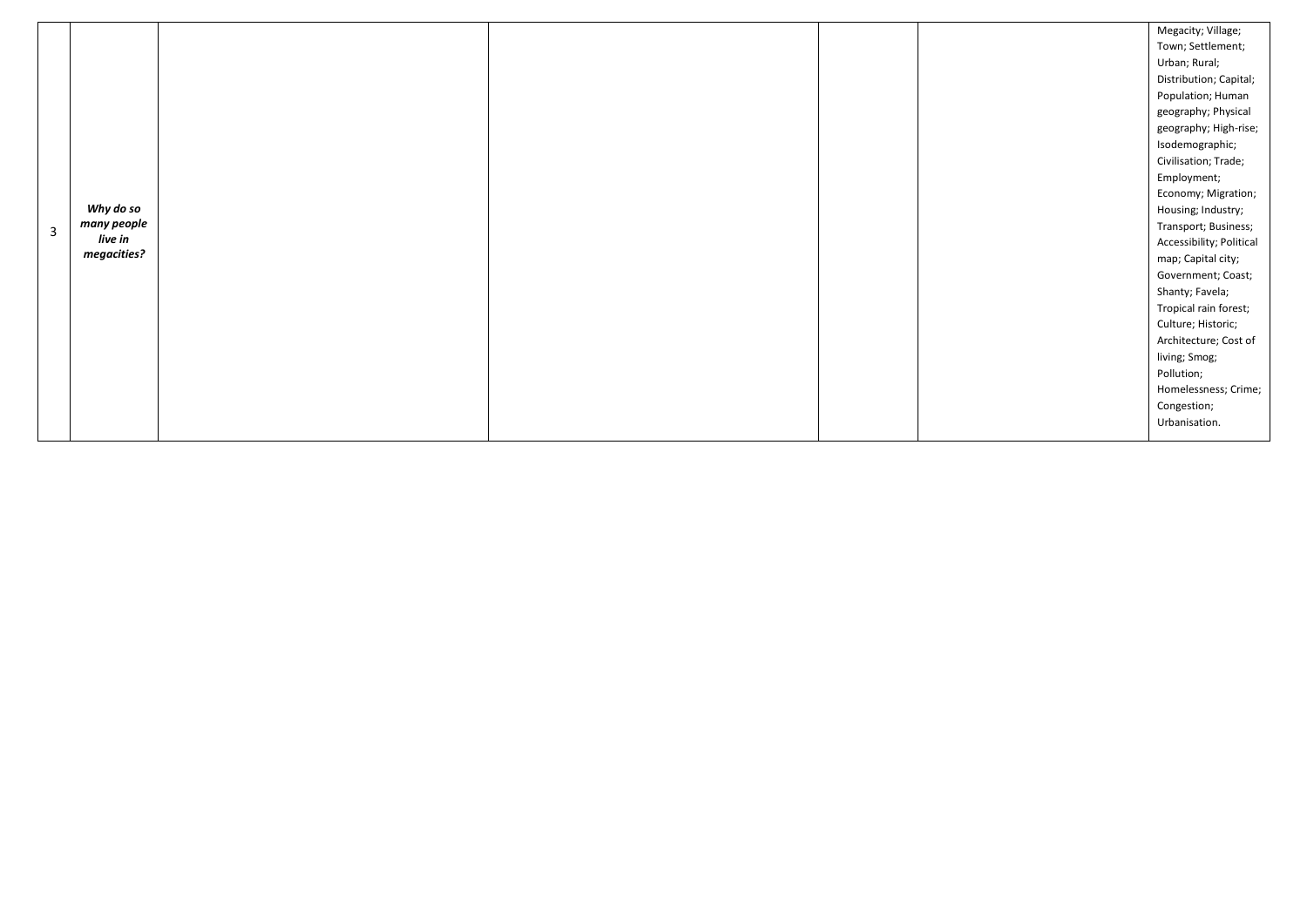| Yr             | <b>Enquiry</b>                                       | <b>Geographical Knowledge</b><br><b>Locational &amp; Place</b> | <b>National Curriculum Coverage</b> | Key<br><b>Concepts</b> | <b>Working Geographically</b><br><b>Skills &amp; techniques</b> | <b>Key Vocabulary</b><br>For more detailed<br>vocabulary, please see<br>each Enquiry                                                                                                                                                                                                                                                                                                                                                                                                                                                                                       |
|----------------|------------------------------------------------------|----------------------------------------------------------------|-------------------------------------|------------------------|-----------------------------------------------------------------|----------------------------------------------------------------------------------------------------------------------------------------------------------------------------------------------------------------------------------------------------------------------------------------------------------------------------------------------------------------------------------------------------------------------------------------------------------------------------------------------------------------------------------------------------------------------------|
| $\overline{4}$ | How & why is<br>my local<br>environment<br>changing? |                                                                |                                     |                        |                                                                 | Village; Town; Valley;<br>Mountain; River;<br>Lake; Mouth; Run-off;<br>Rainfall; Natural<br>disaster;<br>Environment;<br>Redevelopment,<br>Derelict, Transport;<br>Geographical<br><b>Information System</b><br>(GIS); Settlement;<br>Residential;<br>Commercial;<br>Recreation; Leisure;<br>Public services;<br>Distribution,<br>Population;<br>Demographic;<br>Hurricane; City;<br>Vegetation; Desert;<br>Density; Lake;<br>Irrigation; Sea;<br>Deforestation;<br>Criterion; Negative<br>Positive; Scatter<br>graph; Accessibility;<br>Pollution; Traffic;<br>Amenities; |
| $\overline{4}$ | How can we<br>live more<br>sustainably?              |                                                                |                                     |                        |                                                                 | Solar; Sustainable;<br>Unsustainable;<br>Reusable; Turbine;<br>Rechargeable;<br>Conservation;<br>Recycle; Health;<br>Resource; Electricity;<br>Power station;<br>Transport; Wellbeing;<br>Lifestyle; Ocean;<br>Wind; Tides; Waves;<br>Fishing; Forestry;<br>Economic activity;<br>Waste; Biodiversity;<br>Global; Turbine; Gas;<br>Greenhouse gases;<br>Greenhouse effect;<br>Carbon dioxide;<br>Pollution; Radiation;<br>Fossil fuels; Glacier;<br>Ice sheet; Global<br>warming; Sustainable<br>development; Solar<br>cooker. Community;<br>Settlement;<br>Deforestation; |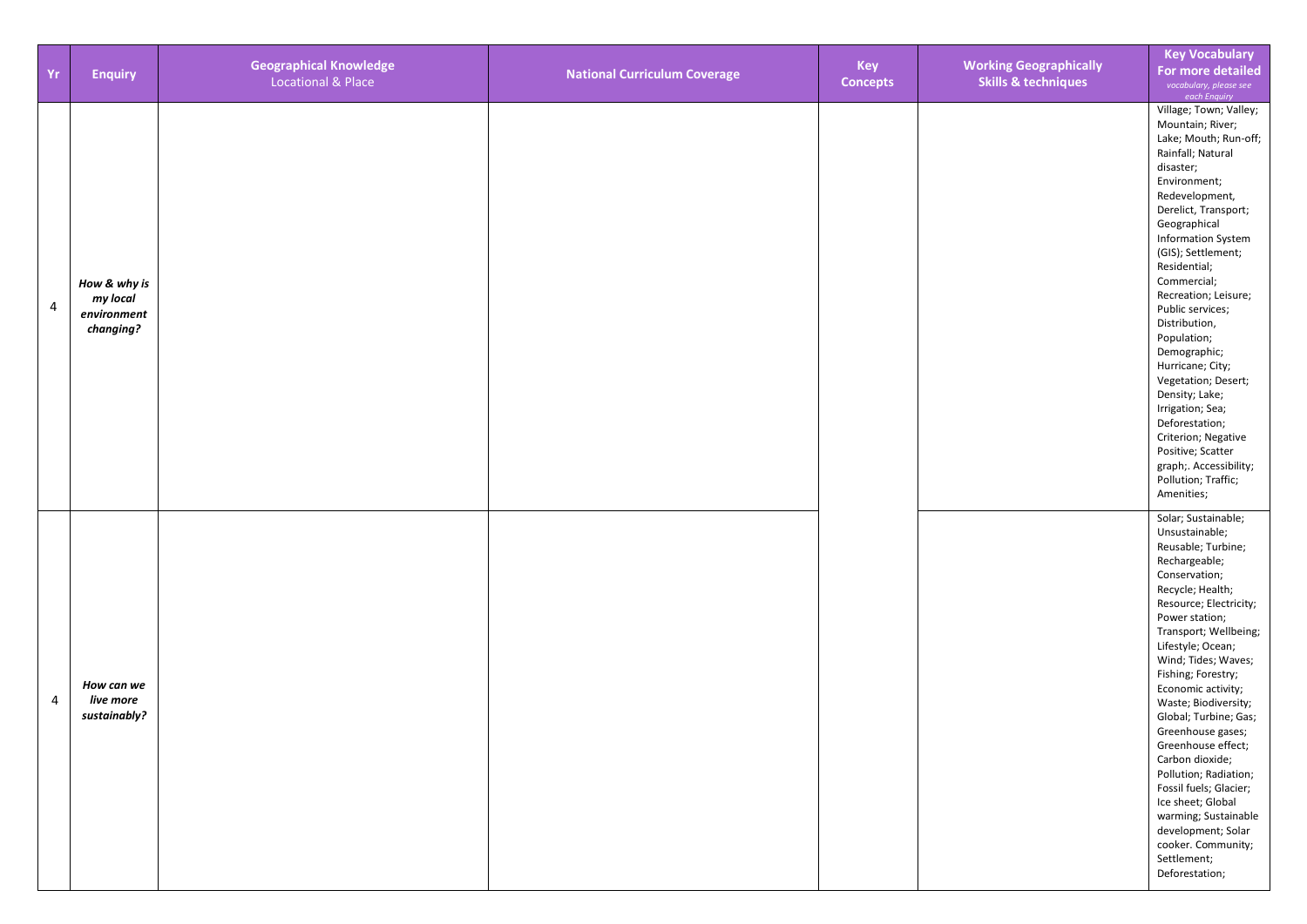|                |            |  |  | Weather; Climate;     |
|----------------|------------|--|--|-----------------------|
|                |            |  |  | Temperature; North    |
|                |            |  |  | Pole; Equator;        |
|                |            |  |  | Climate graph; Tropic |
|                |            |  |  | of Cancer; Tropic of  |
|                |            |  |  | Capricorn; Polar;     |
|                |            |  |  | Continental;          |
|                |            |  |  | Mediterranean;        |
|                |            |  |  | Tropical; Equatorial; |
|                |            |  |  | Drought; Seasons;     |
|                |            |  |  | Northern/Southern     |
|                |            |  |  | Hemisphere;           |
|                | Why are    |  |  | Meteorological;       |
|                | jungles so |  |  | Tropical; Rainforest; |
| $\overline{4}$ | wet and    |  |  | Savanna; Hot desert;  |
|                | deserts so |  |  | Ice cap; Environment; |
|                | dry?       |  |  | Animals; Herbivores;  |
|                |            |  |  | Landscape;            |
|                |            |  |  | Deciduous; Forest;    |
|                |            |  |  | Evergreen; Predators; |
|                |            |  |  | Humid; Oxygen;        |
|                |            |  |  | Drought; Carnivore;   |
|                |            |  |  | South America;        |
|                |            |  |  | Amazon Basin;         |
|                |            |  |  | Amazonia; Nile;       |
|                |            |  |  | Andes; Tributary;     |
|                |            |  |  | Humid; Convection;    |
|                |            |  |  | Thunderstorm,         |
|                |            |  |  | Inhabited; Sahara;    |
|                |            |  |  |                       |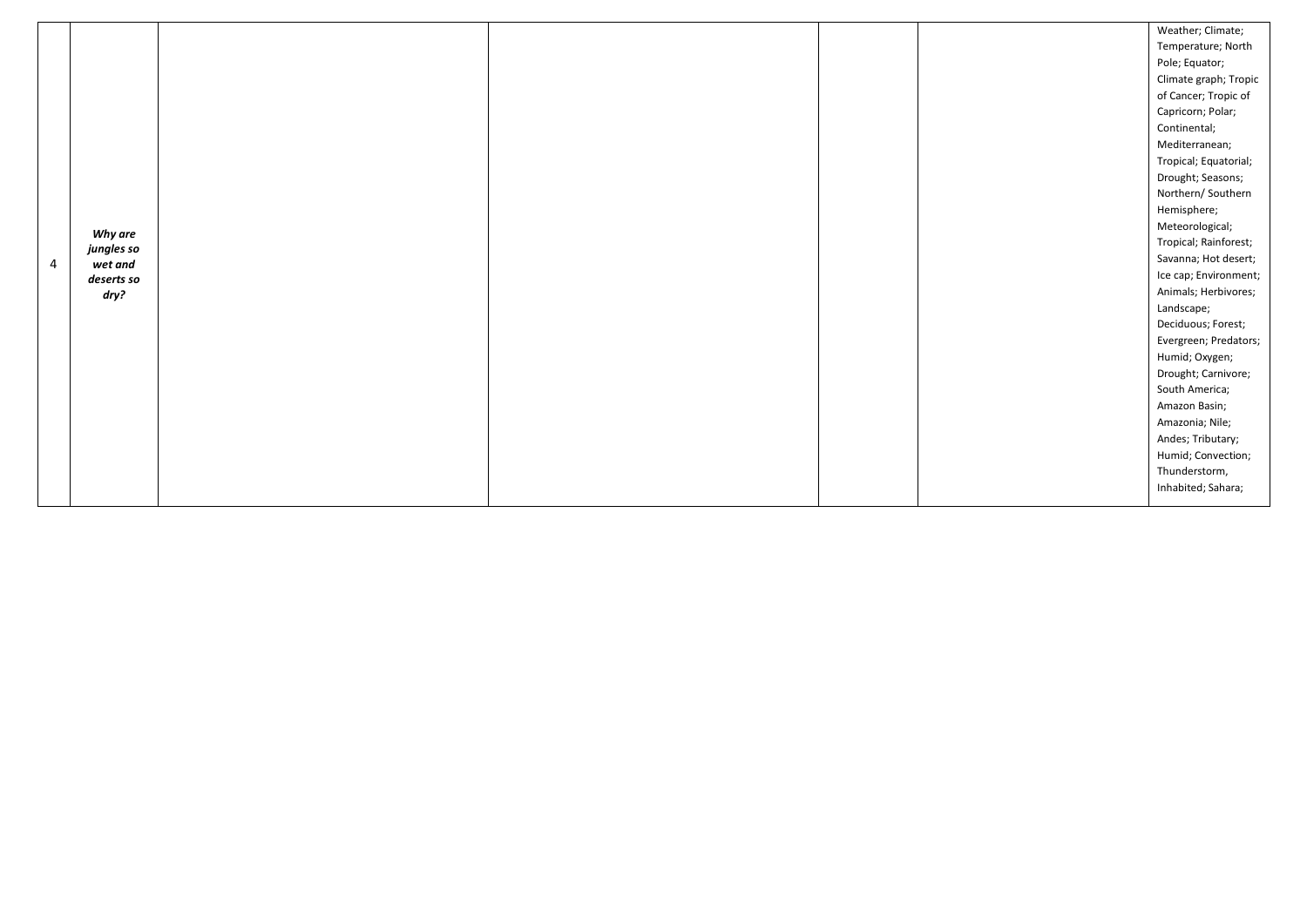| Yr         | <b>Enquiry</b>                                                         | <b>Geographical Knowledge</b><br><b>Locational &amp; Place</b>                                                                                                                                                                                                                                                                                                                                                                                                                                                                                                                                                                                                                                                                                                                                                                                                                                                                                                                                                                                                                                                 | <b>National Curriculum</b><br>Coverage                                                                                                                                                                                                                                                                                                                                                                                                                                                                                                                                                                                                                                                                                                               | <b>Key</b><br><b>Concepts</b>                                                                             | <b>Working Geographically</b><br><b>Skills &amp; techniques</b>                                                                                                                                                                                                                                                                                                                                                                                                                                                                                                                                                                                                                                                                                                                                                                | <b>Key Vocabulary</b><br><b>For more detailed</b><br>vocabulary, please see<br>each Enquiry                                                                                                                                                                                                                                                                                                                                                                                                                                                                                                                                                                            |
|------------|------------------------------------------------------------------------|----------------------------------------------------------------------------------------------------------------------------------------------------------------------------------------------------------------------------------------------------------------------------------------------------------------------------------------------------------------------------------------------------------------------------------------------------------------------------------------------------------------------------------------------------------------------------------------------------------------------------------------------------------------------------------------------------------------------------------------------------------------------------------------------------------------------------------------------------------------------------------------------------------------------------------------------------------------------------------------------------------------------------------------------------------------------------------------------------------------|------------------------------------------------------------------------------------------------------------------------------------------------------------------------------------------------------------------------------------------------------------------------------------------------------------------------------------------------------------------------------------------------------------------------------------------------------------------------------------------------------------------------------------------------------------------------------------------------------------------------------------------------------------------------------------------------------------------------------------------------------|-----------------------------------------------------------------------------------------------------------|--------------------------------------------------------------------------------------------------------------------------------------------------------------------------------------------------------------------------------------------------------------------------------------------------------------------------------------------------------------------------------------------------------------------------------------------------------------------------------------------------------------------------------------------------------------------------------------------------------------------------------------------------------------------------------------------------------------------------------------------------------------------------------------------------------------------------------|------------------------------------------------------------------------------------------------------------------------------------------------------------------------------------------------------------------------------------------------------------------------------------------------------------------------------------------------------------------------------------------------------------------------------------------------------------------------------------------------------------------------------------------------------------------------------------------------------------------------------------------------------------------------|
| 5          | How do<br>volcanoes<br>affect the<br>lives of<br>people on<br>Hiemaey? | .The countries, major cities, rivers and mountains of Europe<br>•The population of the countries of Europe•How to draw and interpret located<br>proportional bars on an outline political map. The five main lines of latitude of<br>the world • The location of the North Pole, South Pole, Northern Hemisphere<br>and Southern Hemisphere. The cities and main physical features of Iceland. The<br>climate of Iceland and how it compares with where they live. How to draw and<br>interpret a climate graph. How the climate and physical processes have shaped<br>the landscape of Iceland• The physical and human features of the island of<br>Hiemaey in the Westman Islands of Iceland. Why Hiemaey has an active<br>volcano•How volcanoes are formed•The structure of a typical composite<br>volcano .The benefits and costs or disadvantages of living in close proximity to<br>an active volcano. Why fishing, trade and tourism are very important economic<br>activities for people in Iceland . How cod is caught and processed in Iceland and<br>exported all around the world                  | Locational knowledge<br>•name and locate<br>countries and cities of the<br>United Kingdom,<br>geographical regions and<br>their identifying human<br>and physical<br>characteristics, key<br>topographical features<br>(including hills, mountains,<br>coasts and rivers), and<br>land-use patterns; and<br>understand how some of<br>these aspects have<br>changed over time<br>Human and physical<br>geography<br>Describe and understand<br>key aspects of:<br>•physical geography,<br>including rivers and the<br>water cycle                                                                                                                                                                                                                    | Environment<br>Location<br>Scale                                                                          | Disciplinary Skills: Synthesise, Explain, Empathise,<br>Informed conclusion, Reasoned judgement, Justify, Apply,<br>Evaluate, Critique, Hypothesise<br>Statistical representation: Drawing and interpreting:<br>climate graphs, located proportional bars and tabular data<br>Mapwork - Interpreting and annotating thematic<br>distribution maps: political, relief, population structure,<br>population density, population distribution and migration;<br>climate regions and world time zones, Imagery<br>Terrestrial, aerial and satellite photographs and GIS Google<br>Earth Pro                                                                                                                                                                                                                                        | Volcano; Continent;<br>Island; Europe;<br>Latitude; Equator;<br>Longitude;<br>resources;<br>Hemisphere;<br>Weather; Climate;<br>Trade; Natural<br>Landscape; Eruption;<br>Fire; Fjord; Magma;<br>Evacuation; Lava;<br>Cliff; Gulf Stream;<br>Glacier; Earthquake;<br>Urban; Rural;<br>Archipelago; Geyser;<br>Port; Geothermal;<br>Precipitation; Climate<br>graph; Distribution;<br>Pacific Ring of Crust;<br>Mantle; Refugees;<br>Core; Tectonic plates;<br>Transport, Igneous;<br>Sedimentary;<br>Metamorphic;                                                                                                                                                      |
| $\sqrt{5}$ | What is a<br>river?                                                    | • How the course of a typical river changes from source to mouth and the<br>physical features it creates. Why these physical features are formed. How to<br>collect data at various points along a stream to show graphically how the river<br>changes. How to create a simple cross section across the river at each of these<br>points• What an estuary is • The main physical and human uses of estuaries •<br>Why estuaries are such an important habitat and ecosystem for wildlife . What<br>the water cycle is • How rivers play such an important part in the water cycle •<br>Where the famous meander 'Isle of Dogs' is located along the River Thames .<br>How and why the land uses and economic activities of the Isle of Dogs has<br>changed since the time of Henry VIII<br>. Why the port and docks of London declined and closed very quickly in the<br>1950s and 1960s. Where in the world Bangladesh is located and the rivers that<br>flow through it . Why Bangladesh suffers from serious annual flooding from its<br>rivers• What is being done in Bangladesh to control river flooding | •human geography,<br>including types of<br>settlement and land use,<br>economic activity including<br>trade links<br>Geographical skills and<br>fieldwork<br>•use maps, atlases, globes<br>and digital/computer<br>mapping to locate<br>countries and describe<br>features studied<br>•use the eight points of a<br>compass, four and six-<br>figure grid references,<br>symbols and key (including<br>the use of Ordnance<br>Survey maps) to build their<br>knowledge of the United<br>Kingdom and the wider<br>world<br>•use fieldwork to observe,<br>measure, record and<br>present the human and<br>physical features in the<br>local area using a range of<br>methods, including sketch<br>maps, plans and graphs,<br>and digital technologies. | Distribution<br>Processes<br>Change<br>Interaction<br>Inter-<br>dependence<br>Sustainability<br>Diversity | Disciplinary Skills: Synthesise, Explain, Empathise,<br>Informed conclusion, Reasoned judgement, Justify, Apply,<br>Evaluate, Critique, Hypothesise<br>Fieldwork Observing, recording, presenting and<br>interpreting data from five measurements at different<br>stages along a large stream - bank width, water width,<br>bank height above water line, depth and velocity Statistical<br>representation:<br>Drawing and interpreting: line graphs, , bar graphs and<br>histograms Mapwork Interpreting OS 1:25,000 Landranger<br>maps using the key, eight points of the compass, four and<br>six figure grid references, measuring straight line and actual<br>distances using the scale line and constructing contour<br>cross sections Imagery Terrestrial, aerial and satellite<br>photographs and GIS Google Earth Pro | River; Source; Mouth;<br>Course; Channel;<br>Meander; Stream,<br>Waterfall; Bank;<br>Flood plain; River<br>island; Tidal, Marina,<br>River cliff; Pebbles;<br>Beach; Waves; Coast;<br>Estuary; Erosion;<br>Settlement; Rapids;<br>Ox-bow lake; Mill;<br>Bridge; Sewage<br>works; Leisure;<br>Recreation;<br>Transportation;<br>Invertebrates;<br>Molluscs; Habitat;<br>Crustaceans;<br>Amphibians; Birds,<br>Mammal; Reptile;<br>Vertebrates; Algae;<br>Eutrophication;<br>Pollution; Agriculture;<br>Sea level; Bridge;<br>Coast; Omnivore;<br>Herbivore; Carnivore;<br>Prey; Ecosystem;<br>Food chain; Aquifer;<br>Migration;<br>Photosynthesis;<br>Algae, Bacteria; |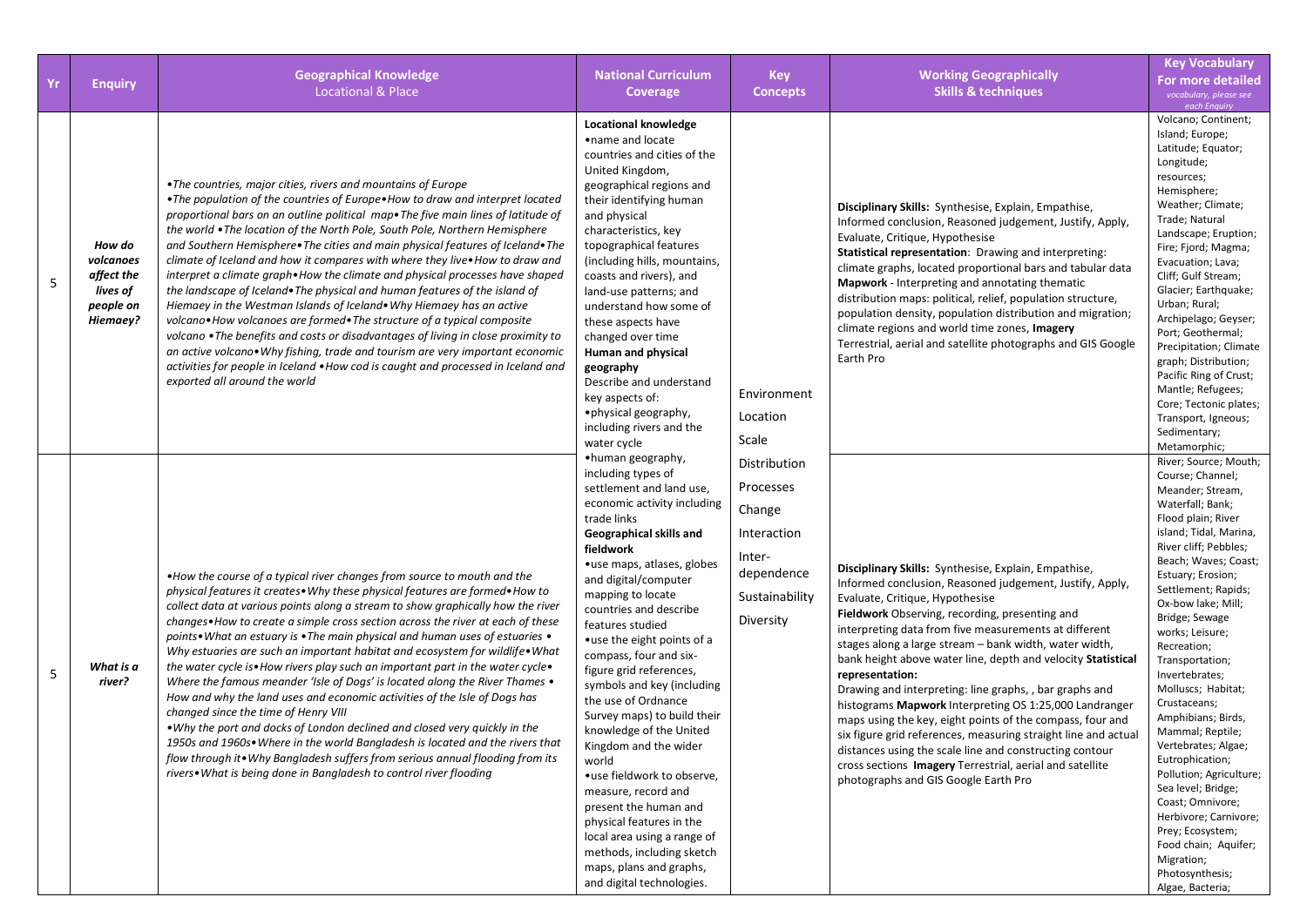|   |                                       |                                                                                                                                                                                                                                                                                                                                                                                                                                                                                                                                                                                                                                                                                                                                                                                                                                                                                                                                                                                                                                                                                                                                                                                                                                                                                                                                                                                                                                                                                                                                                                                                                  |  |                                                                                                                                                                                                                                                                                                                                                                                                                                                                                                                                                                                                                                                                                           | Hydrological (water)<br>cycle; Evaporation;<br>River Thames; Isle of<br>Dogs; Marsh; Creek;<br>Monsoon; Famine;<br>Waterfall;                                                                                                                                                                                                                                                                                                                                                                                                                                                                                                                                                                                                                                                                                                               |
|---|---------------------------------------|------------------------------------------------------------------------------------------------------------------------------------------------------------------------------------------------------------------------------------------------------------------------------------------------------------------------------------------------------------------------------------------------------------------------------------------------------------------------------------------------------------------------------------------------------------------------------------------------------------------------------------------------------------------------------------------------------------------------------------------------------------------------------------------------------------------------------------------------------------------------------------------------------------------------------------------------------------------------------------------------------------------------------------------------------------------------------------------------------------------------------------------------------------------------------------------------------------------------------------------------------------------------------------------------------------------------------------------------------------------------------------------------------------------------------------------------------------------------------------------------------------------------------------------------------------------------------------------------------------------|--|-------------------------------------------------------------------------------------------------------------------------------------------------------------------------------------------------------------------------------------------------------------------------------------------------------------------------------------------------------------------------------------------------------------------------------------------------------------------------------------------------------------------------------------------------------------------------------------------------------------------------------------------------------------------------------------------|---------------------------------------------------------------------------------------------------------------------------------------------------------------------------------------------------------------------------------------------------------------------------------------------------------------------------------------------------------------------------------------------------------------------------------------------------------------------------------------------------------------------------------------------------------------------------------------------------------------------------------------------------------------------------------------------------------------------------------------------------------------------------------------------------------------------------------------------|
| 5 | Why are<br>mountains so<br>important? | • What a mountain is and the names and location of the main ranges of fold<br>mountains in the world. How ranges of fold mountains formed. The different<br>layers of the Earth. The three main types of rock. Why there is so much mystery<br>surrounding the attempt by Mallory and Irvine to climb Everest in 1924• Why<br>Edmund Hillary and Tenzing Norgay found fossils of sea creatures on the<br>summit of Everest in 1953. About the different types of fossils and how each<br>formed. The names and location of the main ranges of mountains in the United<br>Kingdom. How ranges of mountains in the United Kingdom are different from<br>fold mountains . The physical and human features of the Cambrian mountains<br>in Wales. The type of climate experienced in the Cambrian Mountains and how<br>this compares with their local area<br>• The reasons why the mountains of the UK are generally wetter and colder<br>than most other areas. What a tourist is, the activities they enjoy and why the<br>Cambrian mountains is an important destination for tourists. What a reservoir<br>is and why many reservoirs have been built in the mountains of central Wales.<br>How reservoirs can have a positive and negative impact on the environment<br>and people of the locations where they are built. What a renewable or<br>sustainable source of energy is . How electricity is generated from the force of<br>falling water in hydroelectric power stations<br>. That there are costs and benefits associated with building more HEP stations<br>even if they are considered sustainable |  | Disciplinary Skills: Synthesise, Explain, Empathise,<br>Informed conclusion, Reasoned judgement, Justify, Apply,<br>Evaluate, Critique, Hypothesise<br><b>Statistical representation:</b><br>Drawing and interpreting: line graphs, multiple line graphs,<br>bar graphs and climate graphs<br><b>Mapwork</b><br>Interpreting OS 1:25,000 Explorer maps using the key, eight<br>points of the compass, four and six figure grid references,<br>measuring direct and route distances using the scale line<br>and interpreting contour patterns and spot heights<br>Imagery<br>Terrestrial, aerial and satellite photographs (orientating<br>with OS map locations) and GIS Google Earth Pro | Mountain; Rock;<br>Volcano; Crust;<br>Mantle; Magma;<br>Lava; River; Ocean;<br>Summit;Solar System;<br>Universe; Tectonic<br>plate; Mountain<br>range; Himalaya;<br>Andes; Rockies; Alps;<br>Atlas; Urals; Strata;<br>Ocean; Crinoids;<br>Compression;<br>Oxygen; Atmosphere;<br>Blizzard; Glacier;<br>Ridge; Summit; Fossil;<br>Ocean; Marine;<br>Geologist; Igneous;<br>Sedimentary;<br>Metamorphic;<br>Sediment; Limestone;<br>Distribution; Peak;<br>Erosion; Glacier;<br>Settlement;<br>Environment; Climate<br>graph; Precipitation;<br>Climate station;<br>Growing season; Co-<br>ordinates; Ordnance<br>Survey; Grid square;<br>Grid reference;<br>Disease;<br>Contamination;<br>Health; Hygiene;<br>Medicine; Water;<br>Hydroelectric;<br>Turbine; Generator;<br>Pylons; Resort;<br>Sustainable<br>development;<br>Sustainability. |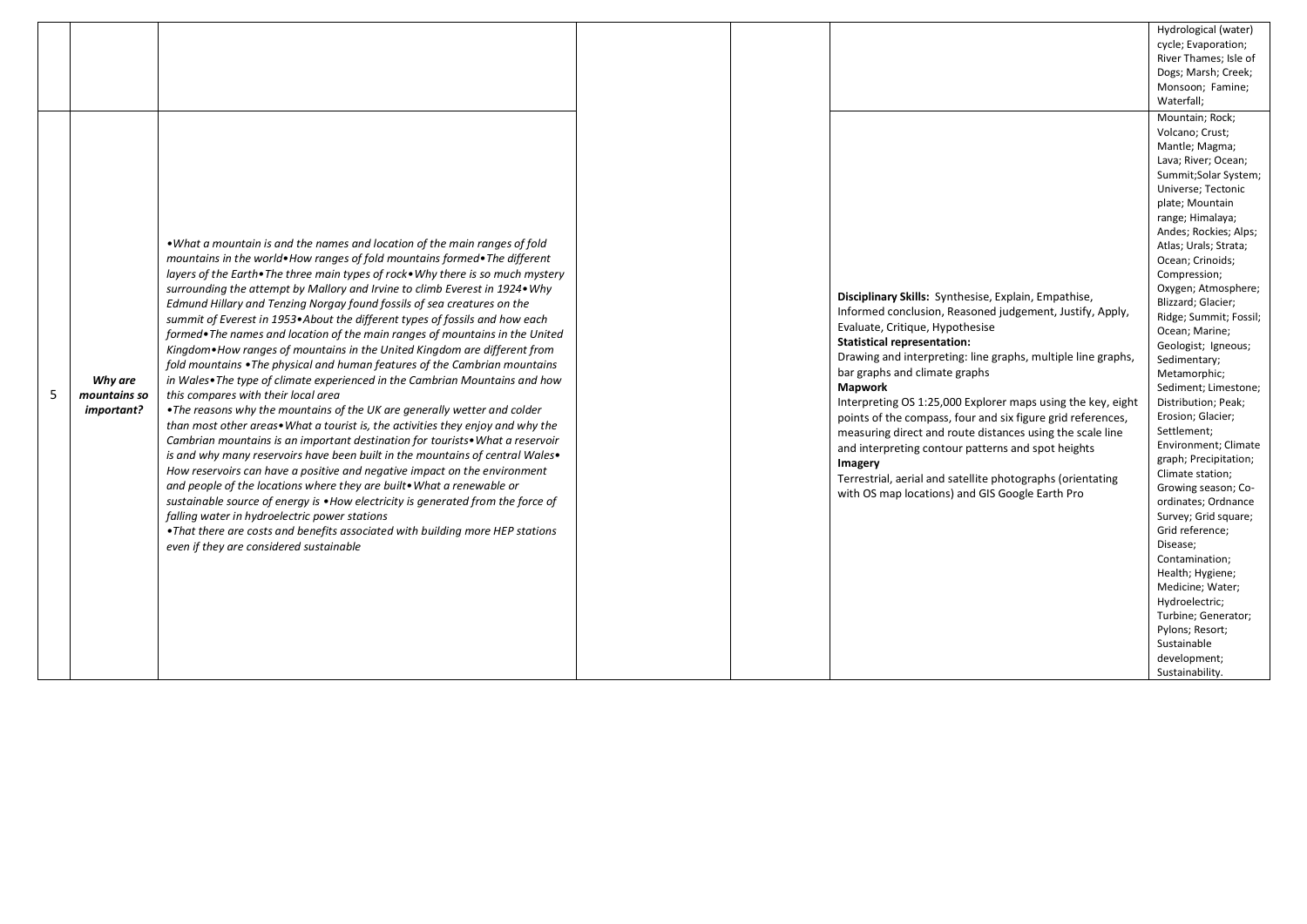| Yr | <b>Enquiry</b>                                         | <b>Geographical Knowledge</b><br><b>Locational &amp; Place</b>                                                                                                                                                                                                                                                                                                                                                                                                                                                                                                                                                                                                                                                                                                                                                                                                                                                                                                                                                                                     | <b>National Curriculum Coverage</b>                                                                                                                                                                                                                                                                                                                                                                                                                                                                                                                                                                                                                                                                                                                                                                                                                                                                                                                                                                                                                                                              | <b>Key</b><br><b>Concepts</b> | <b>Working Geographically</b><br><b>Skills &amp; techniques</b>                                                                                                                                                                                                                                                                                                                                                                                                                                                                                                                                                                                                                                                                                              | <b>Key Vocabulary</b><br><b>For more detailed</b><br>vocabulary, please see<br>each Enquiry                                                                                                                                                                                                                                                                                                                                                                                                                                                                                                                                                                                                                                                                                                                                                                                                                    |
|----|--------------------------------------------------------|----------------------------------------------------------------------------------------------------------------------------------------------------------------------------------------------------------------------------------------------------------------------------------------------------------------------------------------------------------------------------------------------------------------------------------------------------------------------------------------------------------------------------------------------------------------------------------------------------------------------------------------------------------------------------------------------------------------------------------------------------------------------------------------------------------------------------------------------------------------------------------------------------------------------------------------------------------------------------------------------------------------------------------------------------|--------------------------------------------------------------------------------------------------------------------------------------------------------------------------------------------------------------------------------------------------------------------------------------------------------------------------------------------------------------------------------------------------------------------------------------------------------------------------------------------------------------------------------------------------------------------------------------------------------------------------------------------------------------------------------------------------------------------------------------------------------------------------------------------------------------------------------------------------------------------------------------------------------------------------------------------------------------------------------------------------------------------------------------------------------------------------------------------------|-------------------------------|--------------------------------------------------------------------------------------------------------------------------------------------------------------------------------------------------------------------------------------------------------------------------------------------------------------------------------------------------------------------------------------------------------------------------------------------------------------------------------------------------------------------------------------------------------------------------------------------------------------------------------------------------------------------------------------------------------------------------------------------------------------|----------------------------------------------------------------------------------------------------------------------------------------------------------------------------------------------------------------------------------------------------------------------------------------------------------------------------------------------------------------------------------------------------------------------------------------------------------------------------------------------------------------------------------------------------------------------------------------------------------------------------------------------------------------------------------------------------------------------------------------------------------------------------------------------------------------------------------------------------------------------------------------------------------------|
| 6  | How is<br>climate<br>change<br>affecting the<br>world? | • The difference between weather and climate • The climate of<br>polar, temperate and tropical regions • What the greenhouse<br>effect and global warming are • How climate change is<br>different from global warming. Some of the changes being<br>caused by climate change in Gambia and their impact on<br>people. Some of the changes being caused by climate change<br>in the state of Victoria in Australia and their impact on people<br>•Some of the changes being caused by climate change in<br>coastal areas of the United Kingdom and their impact on<br>people. Some of the changes being caused by climate change<br>in Greenland and their impact on people• Countries around<br>the world where weather patterns have been most affected<br>by climate change. How countries around the world are acting<br>to reduce global warming. How individuals, families and<br>communities like schools are taking action to reduce global<br>warming . What the UK government is doing on a national<br>level to reduce carbon emissions | Locational knowledge<br>.name and locate counties and cities of the United Kingdom,<br>geographical regions and their identifying human and physical<br>characteristics, key topographical features (including hills,<br>mountains, coasts and rivers), and land-use patterns; and<br>understand how some of these aspects have changed over<br>time<br>Human and physical geography<br>Describe and understand key aspects of:<br>•physical geography, including climate zones, biomes and<br>vegetation belts<br>•human geography, including types of settlement and land<br>use, economic activity including trade links, and the<br>distribution of natural resources including energy, food,<br>minerals and water<br>Geographical skills and fieldwork<br>•use maps, atlases, globes and digital/computer mapping to<br>locate countries and describe features studied<br>•use the eight points of a compass, four and six-figure grid<br>references, symbols and key (including the use of Ordnance<br>Survey maps) to build their knowledge of the United Kingdom<br>and the wider world |                               | Disciplinary Skills: Synthesise, Explain,<br>Empathise, Informed conclusion,<br>Reasoned judgement, Justify, Apply,<br>Evaluate, Critique, Hypothesise<br><b>Statistical representation:</b><br>Drawing and interpreting: line graphs,<br>multiple line graphs, bar graphs and<br>climate graphs Mapwork . Interpreting OS<br>1:50,000 Landranger maps using the key,<br>eight points of the compass and four and<br>six figure grid references . Interpreting a<br>range of atlas thematic maps e.g.,<br>changing weather patterns, ice sheet<br>distribution and thickness, global<br>temperature differences and countries<br>most impacted by evidence of climate<br>change Imagery Terrestrial, aerial and<br>satellite photos and GIS Google Earth Pro | Africa, The Gambia,<br>Senegal; Atlantic<br>Ocean; River Gambia;<br>Rainfall; Climate; Aid;<br>Weather; Drought;<br>Crop; Desertification;<br>Erosion; Desert;<br>Tropical; Sub-tropical;<br>Hunger; Insurance;<br>Australia; Oceania;<br>Bushfire; Wildfire;<br>Natural disaster;<br>Heatwave; Storm;<br>Infrastructure;<br>Flood plan; Flood<br>defence; Tidal surge;<br>North / South Pole;<br>Ice cap; Climate<br>graph; Weather<br>station; Precipitation;<br>Snow; Tundra;<br>Glacier; Migration;<br>Economy; Global<br>warming; Habitat;<br>Northern / Southern<br>Hemisphere; Carbon<br>dioxide; Observatory;<br>Greenhouse gas;<br>Climate change;<br>Methane; Fossil fuel;<br>Coal; Petroleum; Oil;<br>Gas; Sedimentary;<br>Crust; Mantle; Core;<br>Sustainable<br>development;<br>Renewable; Non-<br>renewable; Wind<br>power; Geothermal<br>heat; Hydroelectric<br>power; Solar power;<br>Biofuel. |
| 6  | Why is fair<br>trade fair?                             | • What trade involves • How domestic trade is different from<br>international trade . What exporting and importing goods<br>means . What the Silk Road is . Why the Silk Road was once<br>the most important trading route in the world $\bullet$ Why countries<br>trade with each other today . What a container ship is and<br>why Southampton is a very important container port in the UK<br>. The main commodities that the UK imports from China and<br>the most important goods it exports in return • Why the terms<br>of international trade are sometimes not always fair to<br>producers in poorer countries . Why St Lucia is an important<br>banana producer • What being a certified Fairtrade producer<br>of commodities such as bananas means . How being part of a<br>Fairtrade co-operative can benefit producers in poorer                                                                                                                                                                                                      |                                                                                                                                                                                                                                                                                                                                                                                                                                                                                                                                                                                                                                                                                                                                                                                                                                                                                                                                                                                                                                                                                                  |                               | Disciplinary Skills: Synthesise, Explain,<br>Empathise, Informed conclusion,<br>Reasoned judgement, Justify, Apply,<br>Evaluate, Critique, Hypothesise<br><b>Statistical representation:</b><br>Drawing and interpreting: bar graphs,<br>climate graphs and divided proportional<br>bars Mapwork Interpreting OS 1:50,000<br>Landranger maps using the key, eight<br>points of the compass and four and six<br>figure grid references Imagery                                                                                                                                                                                                                                                                                                                | Merchant; Transport;<br>Commodities; Silk<br>Road; Manufacture;<br>Silkworm; Factory;<br>Political map; Desert;<br>River; Depression;<br>Stream; Profit; Trade;<br>Trade route; Export;<br>Domestic trade;<br>International trade;<br>Import; Caribbean;<br>Tropical; Climate;<br>Growing season;<br>Profit; Plantation;                                                                                                                                                                                                                                                                                                                                                                                                                                                                                                                                                                                       |